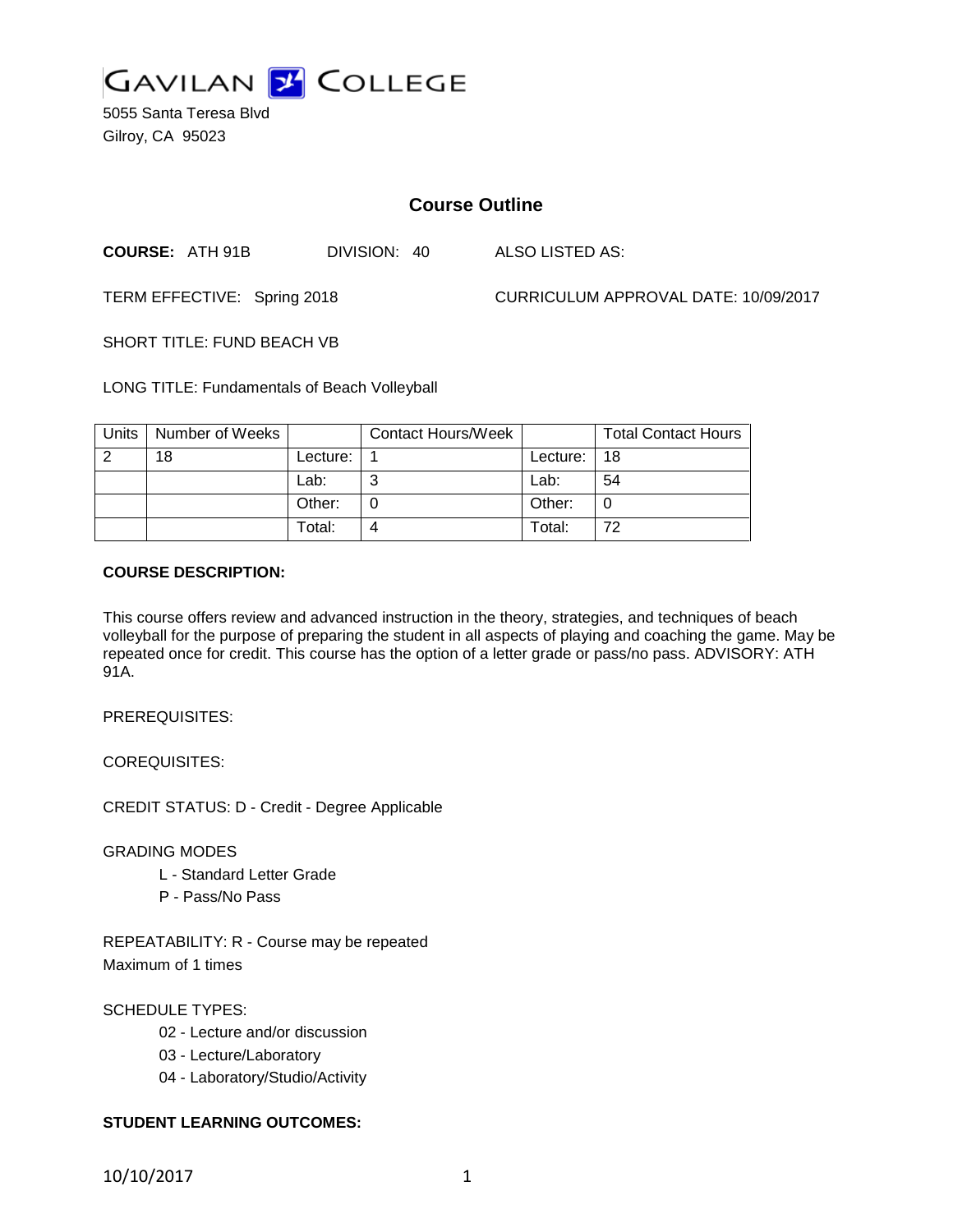1. Demonstrate advanced skills specific to passing, setting, hitting, serving and blocking for 2 player beach volleyball.

Measure of assessment: demonstration

Year assessed, or planned year of assessment: 2018

Semester: Fall

2. Recognize and analyze advanced strategies and a variety of offensive and defensive situations and apply them on the beach volleyball court.

Measure of assessment: discussion, exam, demonstration

Year assessed, or planned year of assessment: 2018

## **CONTENT, STUDENT PERFORMANCE OBJECTIVES, OUT-OF-CLASS ASSIGNMENTS**

Curriculum Approval Date: 10/09/2017

Lecture Content:

4 Hours

Lecture Content: Introduction and discussion of course syllabus, grading procedures and review of equipment needs. More detailed information in the essential fundamentals of passing and setting, including the stance, foot positions and mechanics involved in each skill will be discussed. Advanced serving fundamentals including stance, ball toss, arm swing, contact point, and approach will be presented. Lecture, discussion and film will be utilized. In addition to reviewing the float and topspin serve, advanced serves such as the jump serve and one foot jump floater will be discussed.

Student Performance Objectives: Explain the proper techniques for passing, setting and serving. Describe the balls actions for the topspin and float serves.

4 Hours

Lecture Content: Presentation on hitting and the strategies of placing the spike for 2 player beach volleyball. Discussion on who should play which side (right or left) and who should serve first.

Student Performance Objectives: Discuss the offensive strategies for 2 player beach volleyball. Explain the reasons for deciding which player should play which side and who should serve first.

3 Hours

Lecture Content: Continue presentation on hitting, specifically off speed attacks. Discussion on the dink, tip, roll, and cut shots; including the techniques and rules.

Student Performance Objectives: Explain the techniques involved in hitting the different off speed shots. Discuss the rules that govern each type of off speed shot.

5 Hours

Lecture Content: Review of the rules of 2 player beach volleyball. Lecture, discussion, and test on the rules. Presentation on blocking. Semester review.

Student Performance Objectives: Explain the rules of the game. Describe the proper techniques for blocking.

2 Hours

Final

Lab Content:

12 Hours

Lab Content: Additional conditioning and stretching required for beach volleyball. Advanced passing and setting. More detailed instruction in the essential fundamentals of passing and setting, including the stance, foot positions and mechanics involved in each skill. Advanced serving. Advanced serving fundamentals including stance, ball toss, arm swing, contact point, and approach will be presented. Guided practice will be utilized. In addition to reviewing the float and topspin serve, advanced serves such as the jump serve and one foot jump floater will be taught.

Student Performance Objectives: Utilize the correct methods of stretching and participate in conditioning drills related to moving in sand. Demonstrate and verbally explain the fundamentals involved in advanced passing and setting. Demonstrate the jump serve and one foot jump floater.

12 Hours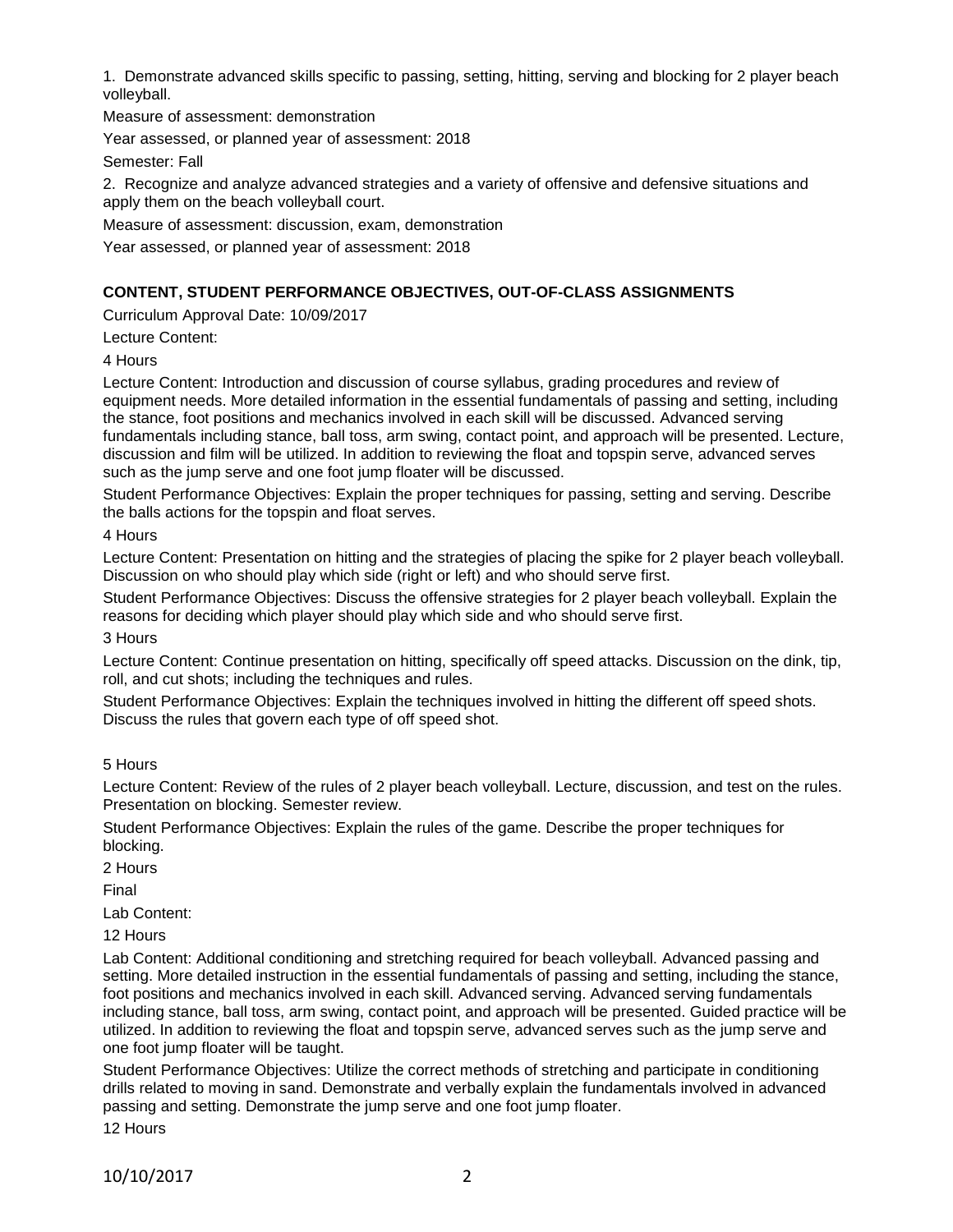Lab Content: Advanced hitting. Advanced fundamental mechanics involved in hitting such as the one foot approach with different hitting options will be presented. Advanced defense. Defensive position, movement, and team philosophy will be reviewed. Defensive drills such as run through and diving will be introduced.

Student Performance Objectives: Analyze the various skills involved in executing all types of hits. Demonstrate run through and diving. Situations, philosophies, and strategies involved in various defensive situations will be explained.

#### 9 Hours

Lab Content: Demonstration on the various off speed shots. Continue to practice hitting different sets (1 - 5).

Student Performance Objectives: Demonstrate the dink, tip, roll, and cut shots. Participate in drills which practice hitting shots of a variety of sets used in 2 player beach volleyball matches.

#### 15 Hours

Lab Content: Introduce blocking, including form and footwork. Inter-class play, which may include a tournament. A student's ability to execute advanced skills and offensive and defensive schemes will be evaluated.

Student Performance Objectives: Demonstrate their skills (including blocking), offensive and defensive positioning, and the rules of the game for 2 player beach volleyball through inter-class play and by umpiring/refereeing.

2 Hours

Final

## **METHODS OF INSTRUCTION:**

lecture, demonstration, discussion, multi-media, guided practice

#### **OUT OF CLASS ASSIGNMENTS:**

#### Required Outside Hours: 8

Assignment Description: Out of Class Assignments: Homework: Students will develop a list of stretching and conditioning exercises specific to moving in the sand, explaining the specific benefits to beach volleyball players. They will watch several beach volleyball matches and write descriptions of the advanced setting and passing skills shown. The students will have someone video-tape them performing the jump and one foot jump floater serves so they can evaluate their serving technique.

#### Required Outside Hours: 8

Assignment Description: Out of Class Assignments: Homework: Students will attend a 2 player beach volleyball match and analyze hitting techniques. They will make a list of the advanced hits used, which will be discussed in class. Students will watch a 2 player beach volleyball match and/or videos and share observations of defensive techniques. They will watch a collegiate level 2 player beach volleyball match and chart what skills each of the players utilizes for defense. They will also note what defensive adjustments are being made.

#### Required Outside Hours: 6

Assignment Description: Out of Class Assignments: Homework: Students will watch and evaluate players in a match situation, analyzing the effectiveness of various offensive attacks, especially the off speed shots.

## Required Outside Hours: 10

Assignment Description: Out of Class Assignments: Homework: Students will analyze a referee and/or umpires performance. They will watch a match and write a critique utilizing the information gained in class. Outside of class students will meet to review for the written and/or practical final.

## **METHODS OF EVALUATION:**

Writing assignments Percent of total grade: 10.00 % Written Homework Skill demonstrations Percent of total grade: 50.00 % **Demonstration** Objective examinations

10/10/2017 3